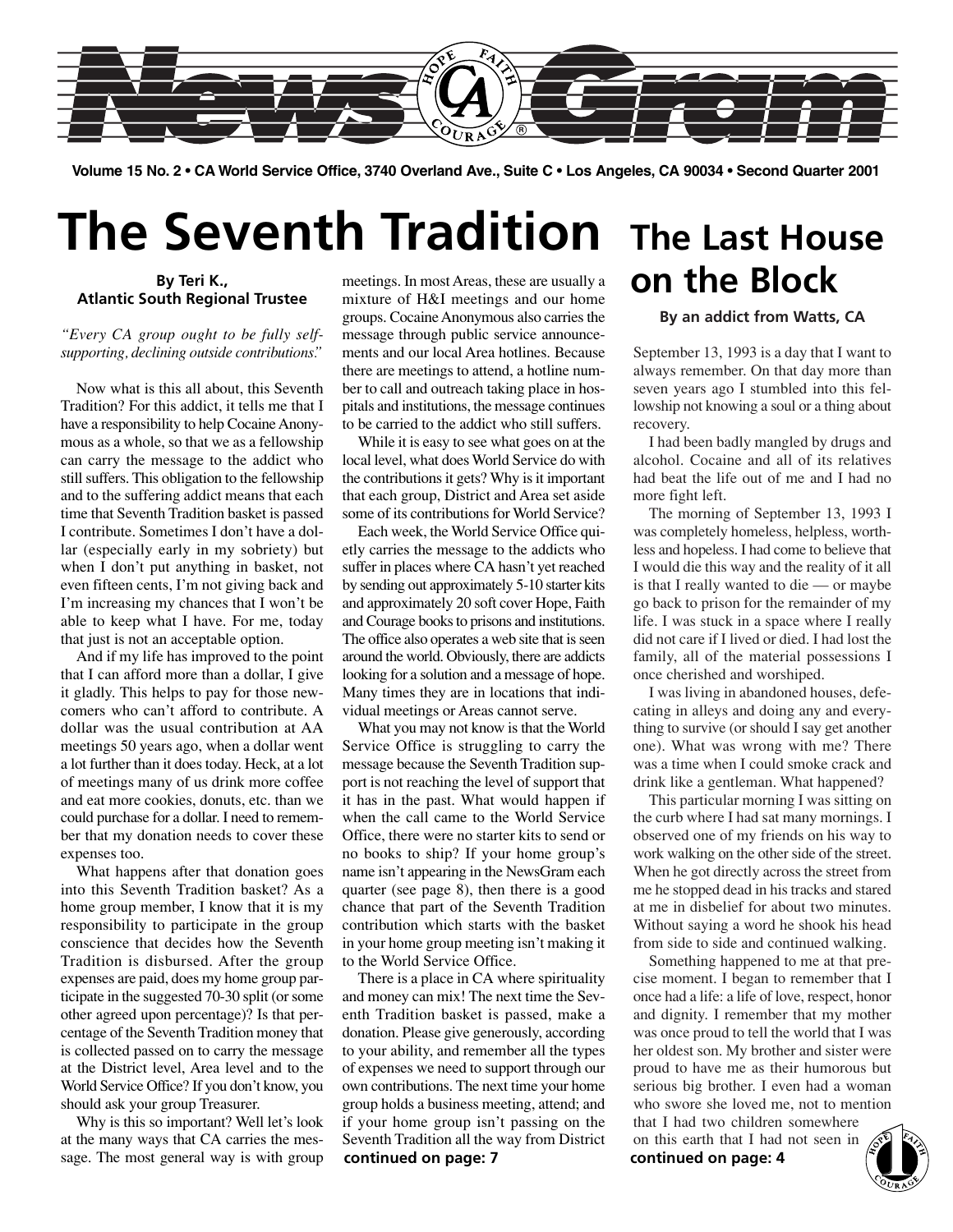#### **CAWS Board of Trustees**

Teri K., Atlantic South Regional Trustee Marietta, GA

Meredith G., World Service Trustee Oxnard, CA

> Leon M., Trustee at Large Los Angeles, CA

David C., Pacific South Regional Trustee Torrance, CA

Heidi J., Pacific Northwest Regional Trustee San Francisco, CA

Hal K., Southwest Regional Trustee Houston, TX

Spencer B., Midwest Regional Trustee Columbus, OH

Amy B., Atlantic North Regional Trustee New York, NY

> Jahi B., Trustee At large Kansas City, MO

#### **CAWSO Board Of Directors**

Steve E., Chairperson Culver City, CA

Elizabeth S., Vice Chair San Marino, CA

Robin C.,Secretary Los Angeles, CA

Joy H.,Treasurer Northridge, CA

Kevin M., Director Los Angeles, CA

Mark K., Director Ventura, CA

Leon M., Director / Trustee At Large Los Angeles,CA

David C., Director / Pacific S. Reg. Trustee Torrance, CA

Meredith G., Director / WS Trustee Oxnard, CA

#### **CAWSO Personnel**

Patty Flanagan Office Manager Akasha Jelani Customer Service Loulou Nieto Administrative Assistant Karen Layns

Shipping Coordinator

#### **NewsGram Staff**

Kevin M., Editor

*"NewsGram" is a quarterly publication of the World Service Office of Cocaine Anonymous. It is intended solely for the information of members of the fellowship of Cocaine Anonymous. Any unauthorized publication or duplication is prohibited.*

*Send all mail to: NewsGram, c/o CAWSO, 3740 Overland Avenue - Suite C, Los Angeles, CA 90034, E-mail: newsgram@ca.org, Fax (310) 559- 2554 or call (310) 559-5833.*<br> **2554 or call (310) 559-5833.**<br> **2554 or call (310) 559-5833.** 

**A Note from the WSO**

As this issue goes to press, the 2001 World Service Convention, 2001: A Grace Odyssey, is only weeks away. We're all getting ready to take a bite out of the Big Apple. It will be an opportunity to share our Hope, Faith and Courage on a grand scale. The Committee has been working diligently to make this upcoming Convention the best CA party ever. Hope to see you there.

As we prepare for this year's Convention, our primary fundraiser, the WSO would like to call your attention to our Seventh Tradition. That Tradition states in part that we should be fully self-supporting, declining outside contributions. The work of the World Service Office encompasses many aspects of the Fellowship of Cocaine Anonymous. Our task is to facilitate the processes of the Fellowship and fund, where appropriate, those activities. This issue of the NewsGram is full of stories of personal gratitude for recovery found in the rooms of Cocaine Anonymous. One important way of expressing this sort of gratitude is through your Seventh Tradition donations. We ask you to seriously consider this Tradition now more than ever, because your World Service Office is in a more perilous financial situation than has existed for many years. Six months into our fiscal year, the Office showed an operating deficit of \$43,150.00.

We have been working very hard to analyze both causes and effects of this situation. Our current Office Manager has had to expend significant capital in order to ensure that the office could adequately service the Fellowship. In order to fill and ship numerous backorders, restaff the office and actually clean and paint the offices, money had to be spent. There was also a capital outlay to produce the audio edition of our Hope, Faith and Courage storybook. While making these expenses, we assumed the budget generated at the Conference was a useable tool to work within. Unfortunately, we have now found many errors in the budgets (which must be reworked), and are still analyzing these problems. Significantly, our actual chip and literature sales for the first nine months of this fiscal year are \$101,698.00 short of budget projections. To make matters worse, Seventh Tradition donations have declined as well, and at the nine-month point were \$7,057.00 below budget projections. The WSO Treasurer and the WSC Finance committee have committed to working together in order to correct problems and find some solutions. We have already taken some emergency measures, such as reducing the Trustees' travel budgets (with their gracious cooperation). Members of both boards have expressed willingness to be patient about receiving reimbursement for necessary expenses. In our office we have had to cut the hours of our staff. We may need to make even deeper cuts if we are unable to raise revenues further.

Do you wonder what your donations to the World Service Office enable us to do? We do not govern CA, as is sometimes thought, but act year-round to provide those services that are not easily provided by the local group, district or area. For instance the CA web page, www.ca.org, is maintained and updated periodically by the staff and volunteers of the office. This NewsGram is published four times a year to provide news and information to members. We send out an average of fifteen starter kits each month for individuals to start meetings. In addition we send, free of charge, a copy of Hope, Faith & Courage, to any institutionalized individual who requests it. We provide direct and indirect support for the CAWS Convention Committees, plus the annual business meeting of CAWS held over the Labor Day weekend. We do all of this, and fill 125-150 orders per month, with four fulltime employees and the many volunteers that make this all happen. The Convention net proceeds usually cover the Conference costs, which run approximately \$20,000 every year.

What can you do? You can send \$5.00 to the WSO so that the inmate asking for a copy of our storybook does not have to be delayed. Send \$22.75 so that those new meetings asking for starter kits (yes, that's what it costs to send out each free starter kit) do not have to be denied. Ask at your group, district and area level, to examine the finances; if any of these bodies are maintaining a "prudent reserve" that contains more money than is likely to be needed, consider taking a group conscience to make a donation to the WSO.

As always, our financial outlook for the near future also depends greatly on the financial success of this year's Convention. We look forward to seeing you all in New York at the end of this month. If not, start planning now for next year in Portland. And rest assured that we, your trusted servants, are committed to working diligently to dig us out of this financial crisis. But we need your help.

In love and service,

Your World Service Office

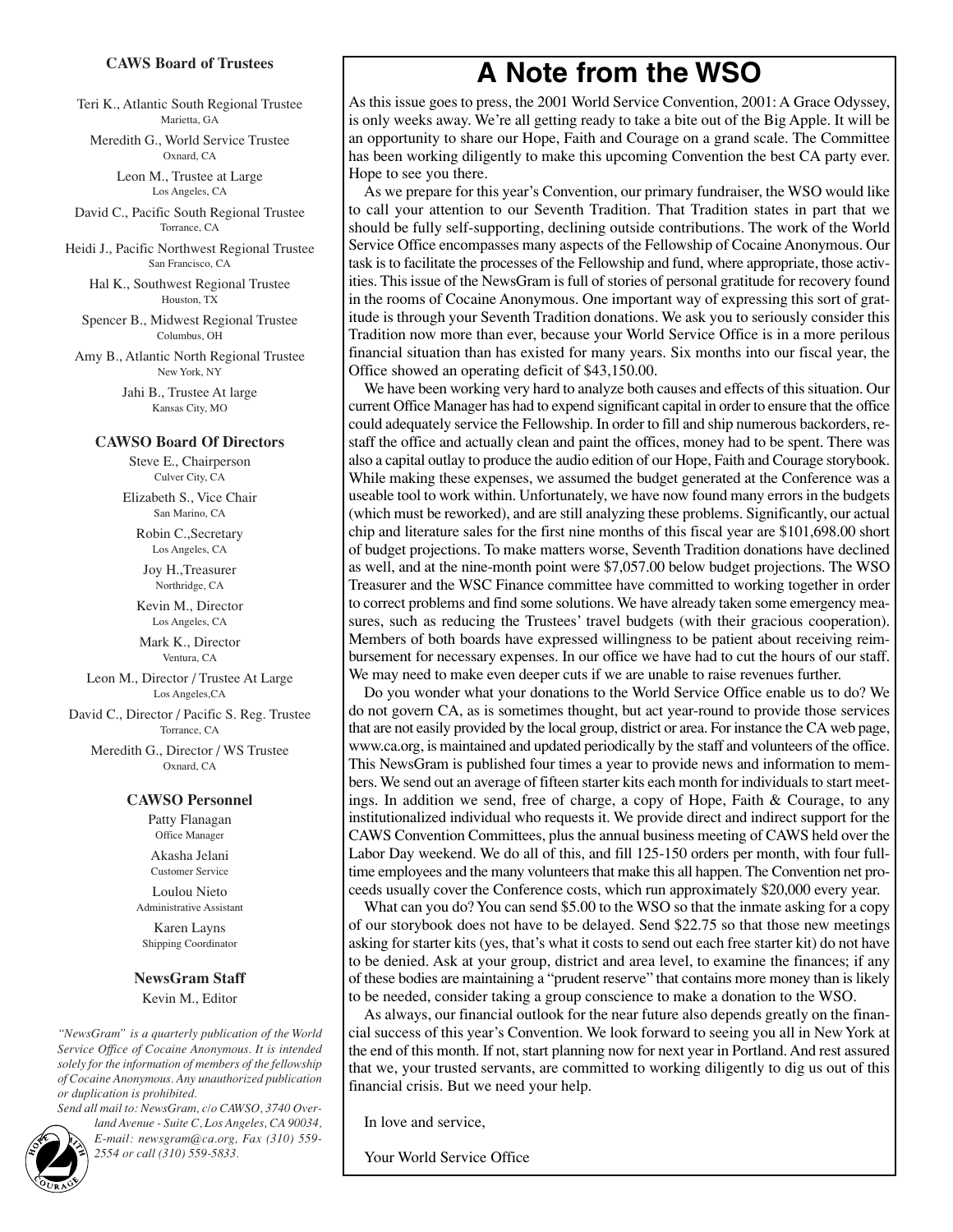# **CALENDAR OF EVENTS**

### **New York City, New York**

17th Annual CA World Service Convention "2001, A GRACE ODYSSEY" May 24th - 28th, 2001 The New York Hilton (212) 261-5870 Contact Information: scottl@grace2001.org

### **Baton Rouge, Louisiana**

Recovery on the River IV - "12 Steps to Freedom" June 8th - 10th, 2001 Ramada Inn & Capitol Conference Center Hotel Reservations: (225) 387-1111 For more information contact: Duane J. (225) 355-4255 or (225) 933-7392

### **Scottsdale, Arizona**

Arizona Area Convention - "A Sobriety Odyssey" July 6th - 8th, 2001 Radisson Resort and Spa Hotel Reservations: (480) 991-3800 fax. (480) 948-3696 For more information contact: Betsy B. / Chair (602) 604-0570

### **San Fernando Valley, California**

The Buena Vista Trip 2001 - "Cuz Ya Gotta Ski" July 11th - 15th, 2001 Buena Vista Aquatic Recreation Area For more information contact: Lupe / Chair (818) 676-1740

### **Edmonton, Alberta, Canada**

"Alberta Area Convention" July 13th - 15th, 2001 Coast Edmonton Plaza Hotel Hotel Reservations: (800) 663-1144 or (780) 423-4811 or Fax (780) 423-3204 Chair: Percy O. (780) 435-9345 Hotel/Registration: Paulette F. (780) 406-0151

### **Albuquerque, New Mexico**

New Mexico Area Convention 2001 Albuquerque August 3th - 5th, 2001 TBA Don T. (505) 837-2662

### **Palm Springs, CA**

CALA Convention 2001 - "Dawn of Recovery" Aug. 23rd - 26th, 2001 Riviera Resort (800) 444-8311 or (760) 327-8311 Barb (562) 799-9344 - www.ca4la.org

### **Indianapolis, Indiana**

Indiana Unity Convention - "A Vision For You" August 24th - 26th, 2001 Econo Lodge Reservations: (800) 403-0052 For more information: Rodney R. (317) 295-9854

### **Little Rock, Arkansas**

12th Area Convention September 14th - 16th, 2001 Best Western Motel Intown Further information TBA

### **Midway, Utah**

Utah Area Annual Convention - "Recovery in the Rockies XII" October 4th - 7th, 2001 Homestead Resort Reservations: (800) 654-1102 (Use group code 356596) Chair: Cory D. (801) 447-3715 Registration: Mike E. (801) 556-1112

### **Akron, Ohio**

"Ohio's Second Annual Cocaine Anonymous Men's Conference" October 6th, 2001 Akron City Hospital Raymond C. Firestone Auditorium Chair: Eddie J. (330) 328-3084 Registration: Alex R. (330) 374-9044

### **Bellingham, Washington**

Washington State CA Convention - "The Road of Happy Destiny" November 2nd - 4th, 2001 Enzian Inn Reservations: (800) 223-8511 For more information: Greg B. (425) 338-1447

### **Los Angeles, California**

Pacific South Regional Convention 2001 - "Bridges To Unity" November 16th - 18th, 2001 Manhattan Beach Marriott (310) 546-7511 Chair: Charles N. (626) 356-2422 V Chair: Karen L. (310) 370-1551

### **Boise, Idaho**

**NOTE:** Rose is looking for Pacific North Regional Convention T-Shirts to make a quilt for the Regional Convention 2002 to be held in Boise, Idaho. Please call: (208) 734-5807 Or send to: Rose Jones, 441 Madrona St., N. Twin Falls, ID 83301

*If you are having a Regional, Area or District Cocaine Anonymous Event, please let us know. We can list your event in the NewsGram. Submission deadline is 30 days prior to the publication of each NewsGram. Publication dates are: February 1st, May 1st, August 1st, and November 1st. We will publish up to a year in advance, and continue the listing until the event. Submissions will be published at the discretion of the editor and/or the World Service Office Board of Directors.*

### *Submissions should be made to: ATTN: The NewsGram c/o CAWSO 3740 Overland Avenue – Suite C Los Angeles, CA 90034-6337 (310) Syerland Avenue – Suite C<br>
Angeles, CA 90034-6337<br>
(310) 559-2554 FAX CORP CORP CORP*

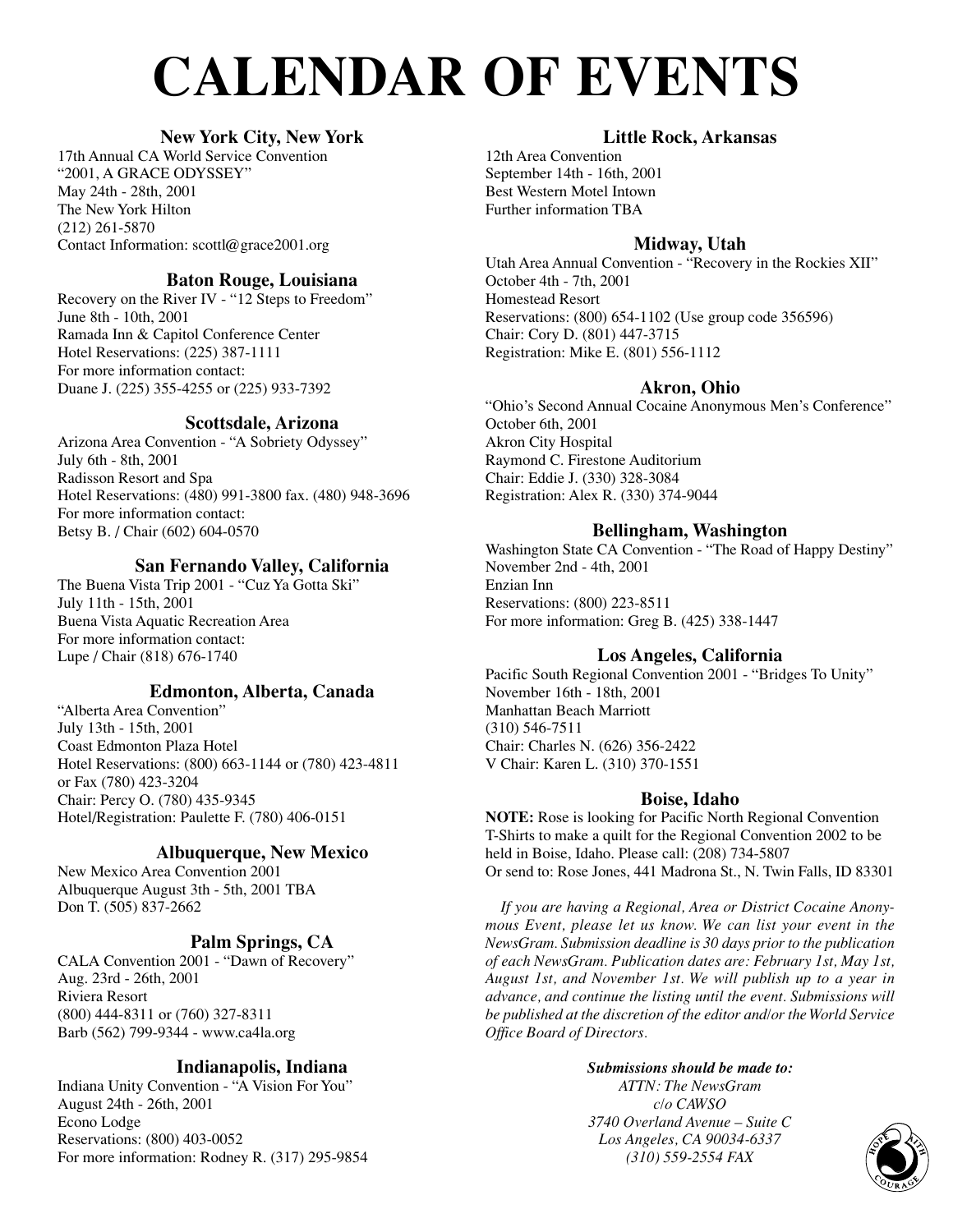## **The Last House on the Block**

#### **continued from page: 1**

such a long time. Seemed like eternity.

I looked across the street at this big church and said if there is a (%\$#\$) God then please help me. For the life of me I had to be at a bottom to muster up that prayer. Two "normies" had planted the seed of recovery in my head and I called them. They told me to go to a meeting and I did. I walked into a room of total strangers, smelling bad, weighing in at 169 pounds, and carrying a black duffel bag that contained my life.

I set my bag down and sat in the front row without being told to do so. I listened to the speaker who was neatly dressed and cleanshaven with a bright smile. I could not believe he was an addict until he shared his experience, strength and hope.

Listening to him I knew in my gut that he had once been where I was. What had he done differently to get his life back? At the end of the meeting people were holding hands and saying some type of prayer. I wasn't with that. I observed men hugging men and I definitely wasn't with that! I am a convict and whenever I saw another man get that close to another man you best believe he was taking a life. You can imagine just how long it took for me to get into the hugging part of the program.

It was different; these people rallied around me saying 'keep coming back.' Where I came from people were shooting at me telling I better not ever come back.

They told me about a recovery home and it was in this recovery home that I began to go to meetings on a regular basis.

I won a Big Book at the in-house raffle that night, then returned to my room. My roommate, who identified as a chronic relapser, spoke up and told me to read the Big Book because I could find myself in the pages of the book.

I quickly told him what I had learned from the meetings. This book is for drunk people; I am not an alcoholic. This book was written in the 30's; I wasn't even born then, and besides it was written by some white folks who probably couldn't even cook collard greens. I threw the book across the room and watched it land on the floor.

That night I could not go to sleep. I tossed and turned revisiting scenes of my life in my head. Feelings began to return, and I didn't like what I was feeling. People kept saying "You can't drink or use no matter what."

Didn't they realize that I got loaded 'no matter what"?



I made a decision in my gut, in my

innermost soul, that I was going to remain sober for one year — and if I didn't like the results I was going back to getting loaded. So much happened for me in that first year that I decided to stick around.

I got the best sponsor in the world by asking a question of a lady friend of mine. "What is a sponsor?" I asked. Like most newcomers I had the attitude that I wasn't going to tell anybody about me and wasn't going to let anybody tell me what to do. This lady told me that a sponsor is nothing but a friend who has found the solution to the problem you still have.

"What, getting loaded?" I asked. She said, "No baby, getting loaded is only a symptom of your problem. Your problem is you just don't know how to live."

She began to ask me a series of questions. Who do you pay your mortgage to? How much is your rent? What utility bill has your name on it? When is the last time you spent some quality time with your children? When was the last time you bought your mother a gift? Every question she asked felt like she held a knife in my stomach turning it slowly. I said, "Maybe you're right. Can you help me find a sponsor who can tell me to sit down shut up and listen? If I don't get that kind then I will surely die."

She led me by the hand to this man I never would have approached. She told me to ask him, but I couldn't find the words. She said, "Ask him," and I just shook my head in disbelief. She finally stuck her fingernails in the palm of my hand and a shrieking voice came out of my mouth: "Excuse me sir, do you sponsor people?"

And it was this man, as well as the fellowship of CA and a Power Greater than myself, that have shown me a new way of living. I was introduced to the 12 Steps and soon tapped into a Power that has kept me clean and sober for more than seven years.

My mother was elated to have her oldest son back in her life and so was my father. I have been restored to the rank of being the oldest brother, a friend, and an employee. I haven't been back to prison. Today I'm a single father and all of my children are in my life. I'm doing the best that I can and the beauty of this is that they all know it.

I watched my mother die after I tried to save her by performing CPR. I watched them zip my father up in a body bag. I attended my grandmother's funeral. I helped with the funeral arrangements of my uncle and two cousins who died in an automobile accident and through this all I didn't get loaded.

I know in my heart that when they needed me most I was there. I wasn't loaded or stuck in prison, and for that I am eternally grateful.Today I am a friend to many, and my employers tell me that it is a pleasure to have me working for them. I've been told by many that God has given me a gift, and that gift is what I continue to try and give away.

I may not be a saint (and have no desire to be one), yet I am a grateful active member of Cocaine Anonymous. Thanks to all of the old-timers who did their share to make sure these doors were open for me in 1993.

Having a sponsor, going through the 12 Steps, building a relationship with a Higher Power, going to meetings, keeping commitments, working with others, and prayer are a few of the ingredients that have kept me separated from cocaine, other drugs and alcohol.

If you are new, or one of the members who is going through something, don't miss the opportunity to make it to the other side. Don't miss the opportunity to see someone come in after you and see what God or a Higher Power does to that person's life.

Thanks to Cocaine Anonymous I now have a life beyond my wildest dreams. How else could I sit at a computer and communicate with the whole world from my home in Watts?

### **Moment of Clarity 2002 Cocaine Anonymous World Service Convention Portland, Oregon May 23rd - 27th, 2002**

The purpose of the World Service Convention is to promote enthusiasm and unity within the fellowship of Cocaine Anonymous, and to work toward the continued growth of Cocaine Anonymous throughout the world through financially supporting World Services' effort to carry the message of recovery to the addict who still suffers.

Join us in the heart of the City of Roses, where the warmth of our fellowship will create: *Moment of Clarity 2002*

Info: Lynn G.: (503) 281-1336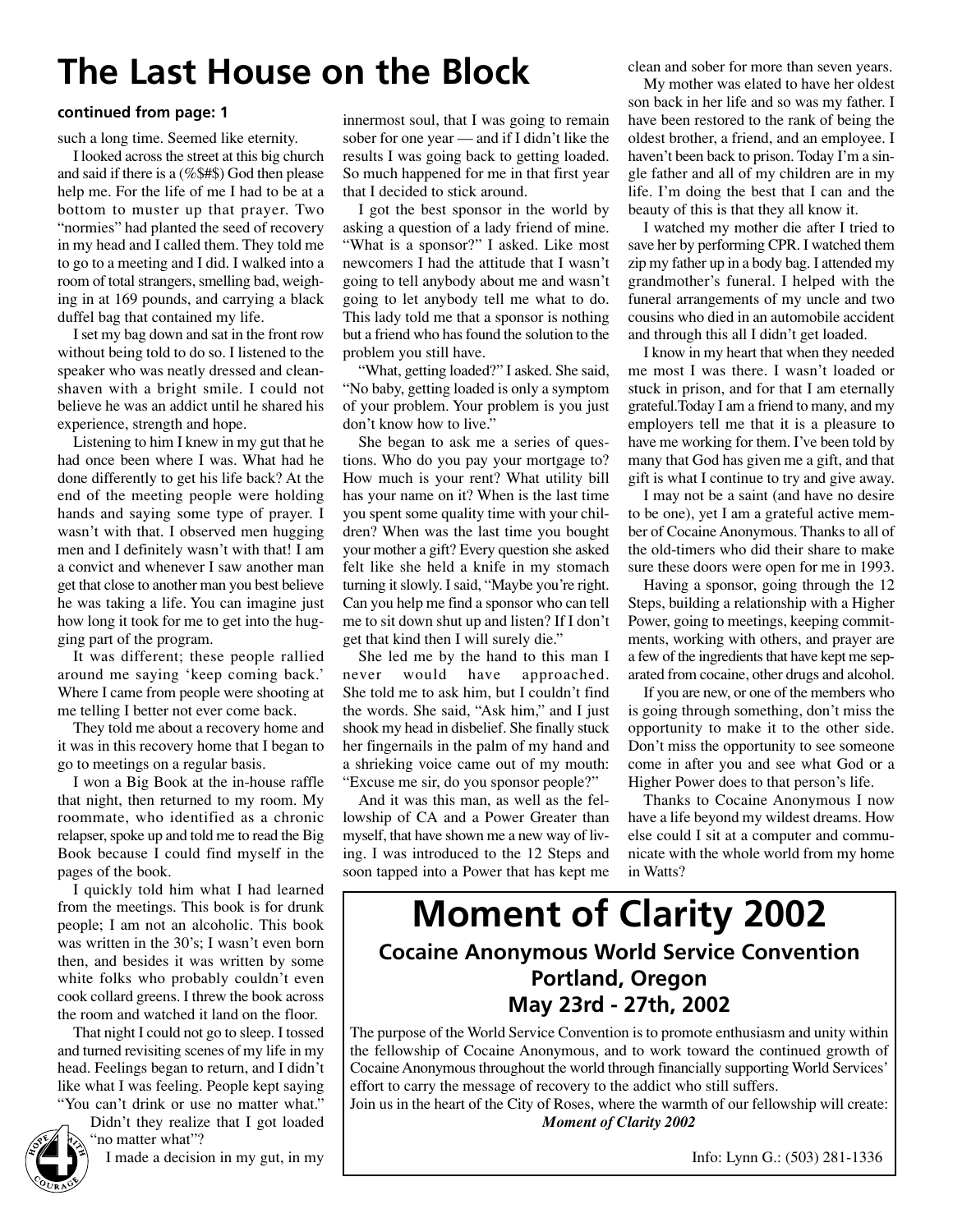# **Giving it Away to Keep it**

### **By an addict from Phoenix, AZ**

Thirteen years ago today, I staggered into my 10th treatment center. I had just been indicted by a Federal Grand Jury for two felonies, was facing 10 years in the penitentiary, and was out hope, out of dope, out of money, out of work, out of friends, and out of time.

I struggled with this thing for longer than most people, mostly because I simply could not get my mind around the fact that I could be powerless over anything. I had a deep belief that if I could just muster all the willpower at my command, I could overcome anything. On April 21st, 1988 I was no longer so sure this was so. I was beginning to think that perhaps I was one of those "poor unfortunates" they read about at the start of the meetings, but it, like everything else, was not my fault - I seemed to have been born that way. I was getting good at confusing maudlin self-pity with true surrender. I had been practicing that for years. I had accumulated enough newcomer chips to tile my bathroom floor. My "service commitment" was to show up at meetings so everyone else there could see me and be filled with gratitude that they were not me (I let others take that service commitment these days).

The only thing different about this time was that I had finally realized I had no idea how to stay sober. Asking someone to be my sponsor took an amazing amount of courage. I was so arrogant that asking for help was to me only marginally worse than dying. But, I found a guy to sponsor me, finally. I started to explain to him what it was I needed and he stopped me. He told me he really wasn't interested in knowing what I thought I needed. He simply told me that if I were willing, he would share with me the program of recovery, which someone had earlier shared with him. The only thing he wanted in return was for me to share it with someone else.

At 90 days sober I got my first CA H&I (Hospitals and Institutions Committee) meeting and started carrying the message to other addicts in a local treatment center. Soon after that I began to sponsor people. I have never stopped doing H&I, or sponsoring people or working the Steps. Over the years I have seen so many of the people I got sober with get so well that they didn't need the meetings or the program anymore. They would always say something like "It's time for me to be getting along with life," or "The program isn't my life, I worked it so I could have a life," or something along those lines. Sometimes I would feel like maybe I had missed something. Inevitably though, the day would come when they came back to the program to get a newcomer chip. I sponsor some of those people today. And I still go to CA meetings – like my life depended on it. Because I truly believe that it does.

I made a deal a long time ago that if I could just get this thing, I would give it to others. I have stuck to that deal now for 13 years - because it works. How important is my recovery if I am the only one who benefits from it? To me today, the value of my life rests in how valuable it is to those whose lives I have touched.

I've been married to my beautiful wife for eight years now (the only thing I find questionable about her is her taste in men), and have a 6-year-old son who has never seen his dad loaded. I own a home, have a job that I love, more friends than I have time to spend with them, and have a little money without the money having me. The one thing all this

stuff has in common was it did not come to me though any plan I had — it all just dropped into my lap as I kept going to meetings, working with others and trying to live this program in all my affairs.

Of all the things that have come my way, the most important is the thing I can't really describe. I can perhaps enclose it with words, but it won't do it justice. It's a kind of inner peace that I could never have imagined. Where before I walked around with a constant feeling that something terrible was about to happen, today I walk around with a constant feeling that everything is going to be OK. I wish I was the kind of writer who could condense all these gifts which have come my way into a paragraph or two, but it would truly take me 13 years to tell you the whole story.

I wish everyone could find the treasure of their lives the way I have found mine, but it is certainly available to all, one day at a time.

## **Weird and Wonderful**

#### **By an addict from Vancouver, WA**

The computer guy came out to fix my computer in my office yesterday. When he arrived, he immediately saw my monitor with a "do it sober" sticker on it, the shelf above filled with recovery books, meditation books to the side, crystal CA logo ornament hanging on the other side, literature ("Crack") and meeting schedules strewn all over my work table.

The computer guy says, "So, are you clean and sober?" Yeah. "Me too. Almost 5 years." Me, almost 6 years. He puts down his tools and turns around to look at me and says, "Here I am, fixing computers. Here you are running your own business. It's weird, don't you think?"

His question made me think. This last month has been one filled with repetitive nightmares and drug dreams. Not the typical "using dreams", so much as the ones recalling what happened for me when I was using: nightmares. It's that time of year — memories of all those last, bitter dregs of my using. Saying goodbye to my little girls at the treatment center, their sobs echoing in my memory. Staying loaded until that psychosis kicked in so bad that after 6 years I still can't separate memories of what's real and what's not. Cops, rats in the walls, gunfire, and my partner's death. My dad tracking me down in a cheap hotel to tell me that I can't come home anymore (I can still see his face, white and drawn). A suicide attempt.

After some moments of clarity, or fear, leaving the state. Psychosis taking over, the drugs running out, another hard detox and yet another treatment center. The first night screaming at my roommate until she leaves for good. Being so sick, still detoxing from cocaine, Valium and alcohol. Full of rage and fear.

Yeah, it's weird. My life today is such a very long ways away from what it was like out there for me when I was using.

This last month I've also had the opportunity to do some H&I gigs, tell my story, work with some new sponsees, and do some step work. I go to all my regular CA meetings, four or five every week. I fulfill my service positions. In short, I work the program to the best of my ability. It keeps those nightmares from kicking my ass and taking over. Puts my life into perspective. Makes me grateful. Reminds me that my Higher Power is<br>there for me, to guide my feet on the path.<br>Yeah, it's weird. And wonderful. And an utter miracle.<br>Solved by the set of the set of the set of there for me, to guide my feet on the path.

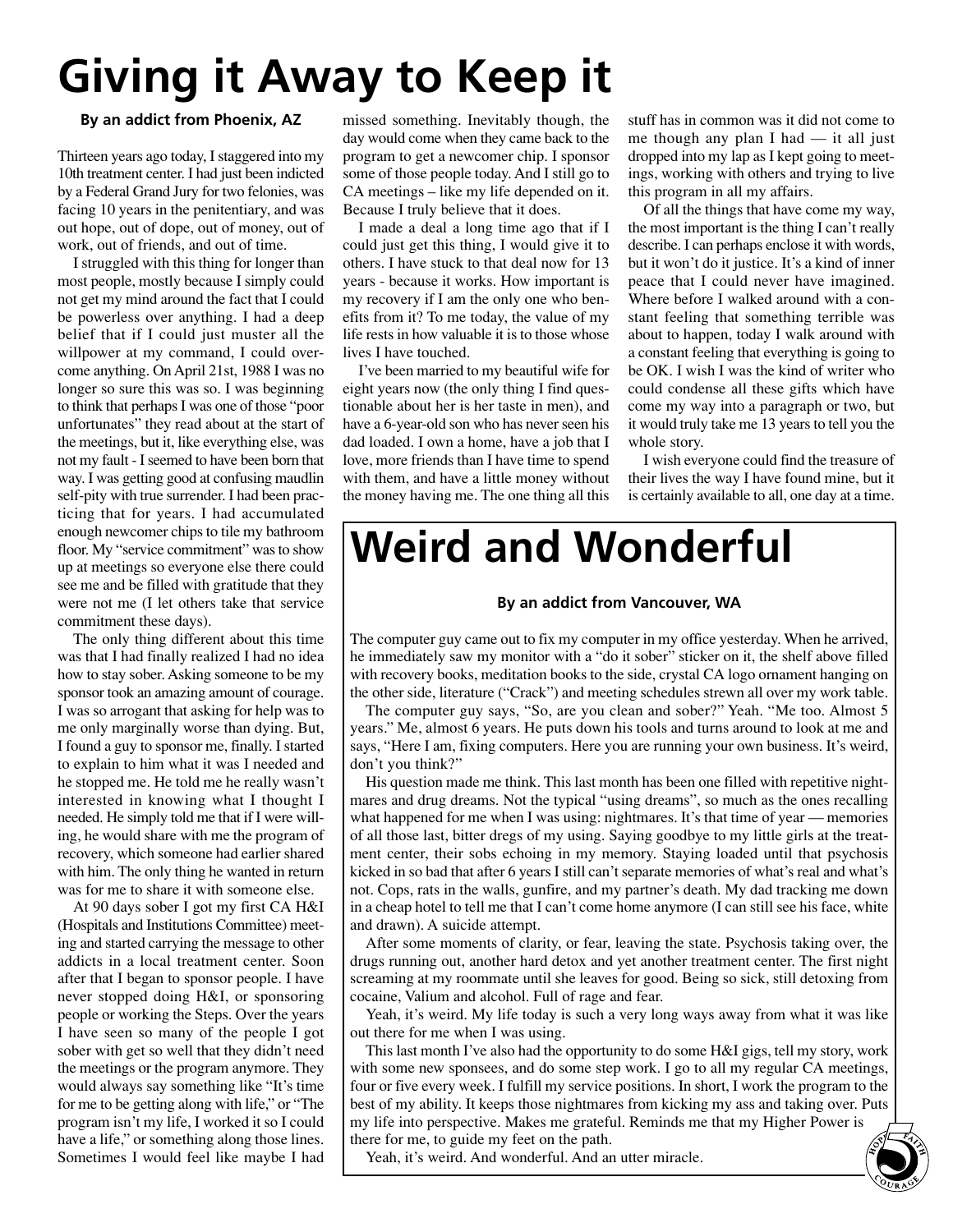### **Trustee Corner**

Hello again from the world of the Trustees:

The Board of Trustees most recent quarterly meeting was in March. As usual, the weekend entailed many long and grueling hours. We accomplished quite a lot of work and were finally able to complete the referrals we received at Conference 2000. Our responses to these referrals will be presented in a report at the upcoming Conference.

Also, during the weekend we took a few hours out of our meeting schedule to visit our World Service Office. This was a great opportunity for the Trustees who had never seen the office before. It gave them a chance to see first hand how the office operates.

During this visit our Office Manager, Patty Flanagan, presented an incredibly comprehensive report that gave the Board of Trustees a true financial picture of our current financial situation. What became exceedingly clear is that World Service is having a cash flow problem. The reasons for this are many, including a decline in Seventh Tradition donations. As a result, the Trustees have voluntarily cut their own budgets by 30 percent for the rest of this fiscal year. Unfortunately, this means that Trustees may not be able to travel to all the areas they are charged with servicing. We hope to increase revenues enough to return to our expected travel schedules, but this will require a concerted effort by the fellowship as a whole.

Not withstanding our financial problems, other duties the Trustees perform throughout the year include continuing to work with the various Conference Committees they each sit on. Each Trustee stays in contact with his or her Committee and reports back at each of our quarterly meetings. The Regional Trustees also stay in touch with the various Regions, Areas, and Districts in order to be of maximum service, and help CA continue to grow and carry the message of recovery.

As the World Service Convention quickly approaches, I am looking forward to another opportunity to be of service in any capacity I can, and to seeing as many of my fellow members as I can. See you in New York!.

In love and service always,



### **Celebrate Around The World 2002**

We need Artwork reflecting the theme:

### **"MOMENT OF CLARITY 2002"**

*Send Shirt Shop Bids & Artwork no later than Aug. 15th, 2001.*

c/o CAWSO, 3740 Overland Avenue - Suite C, Los Angeles, CA 90034

### *Get Published!* **- June Deadline**

The Literature Chips and Format Committee is now accepting stories for the Second Edition of Hope, Faith and Courage. Publication is tentatively scheduled for 2003. Please limit your submission to five typewritten pages and include your name, address and phone number. Note: all identifying references will be deleted before being forwarded to the committee, who must review these stories as anonymous submissions. Any contact with committee members that identifies the author of a story will seriously reduce that story's chance of being published.

Send your story to: CAWSO

Attn: Storybook Committee • 3740 Overland Ave. #C • Los Angeles, CA 90034-6337

### **Where to Write:**

**CAWS** Board of Trustees P.O. Box 492013 Los Angeles, CA 90049-8013 **CAWSO** Board of Directors 3740 Overland Avenue - Suite C Los Angeles, CA 90034-6337

**ATTN: NewsGram Editor** c/o CAWSO 3740 Overland Avenue - Suite C Los Angeles, CA 90034-6337

*The NewsGram presents experiences and opinions of Cocaine Anonymous members. The opinions expressed herein are those of the individual contributors and are not to be attributed to nor taken as an endorsement by either Cocaine Anonymous or the NewsGram.*

### **Attention: CA Hotline Chairs**

If your hotline number covers other area codes, please let the World Service Office know. The other area codes will be added to your hotline number for referencing purposes in the 800 # computer. Please phone (310) 559-5833, Fax (310) 559-2554 or e-mail cawso@ca.org.

The NewsGram is always looking for submissions! If you have ideas, cartoons, poems, stories or any other recovery or service related material that you would like considered for publication in future issues of the NewsGram, please forward with written permission and your original work to: NewsGram Editor, c/o CAWSO, 3740 Overland Avenue - Suite C, Los Angeles, CA 90034. Remember, we receive a lot of contributions, so your submission may not be selected, or at least not right away. You may see it in an upcoming issue!

Name \_\_\_\_\_\_\_\_\_\_\_\_\_\_\_\_\_\_\_\_\_\_\_\_\_\_\_\_\_\_\_\_\_\_ Phone Number ( )\_\_\_\_\_\_\_\_\_\_ Address \_\_\_\_\_\_\_\_\_\_\_\_\_\_\_\_\_\_\_\_\_\_\_\_\_\_\_\_\_\_\_\_\_\_\_\_\_\_\_\_\_\_\_\_\_\_\_\_\_\_\_\_\_\_\_\_\_\_\_\_\_\_

City \_\_\_\_\_\_\_\_\_\_\_\_\_\_\_\_\_\_\_\_\_\_\_\_\_\_\_\_\_\_\_\_ State\_\_\_\_\_\_\_\_ Zip \_\_\_\_\_\_\_\_\_\_\_\_\_\_

I herby give CAWSO, and NewsGram express permission to reprint my original work entitled: \_\_\_\_\_\_\_\_\_\_\_\_\_\_\_\_\_\_\_\_\_\_\_\_\_\_\_\_\_\_\_\_\_\_\_\_\_\_\_\_\_\_\_\_\_\_\_\_\_\_\_\_\_\_\_\_\_\_\_\_\_\_\_\_\_\_\_\_

in any future publication. I understand materials submitted may be edited for publication or may not be used, at the discretion of the Editors. Original work cannot be returned. All future publication rights remain those of author. Signature \_\_\_\_\_\_\_\_\_\_\_\_\_\_\_\_\_\_\_\_\_\_\_\_\_\_\_\_\_\_\_\_\_\_\_\_\_\_\_\_\_\_

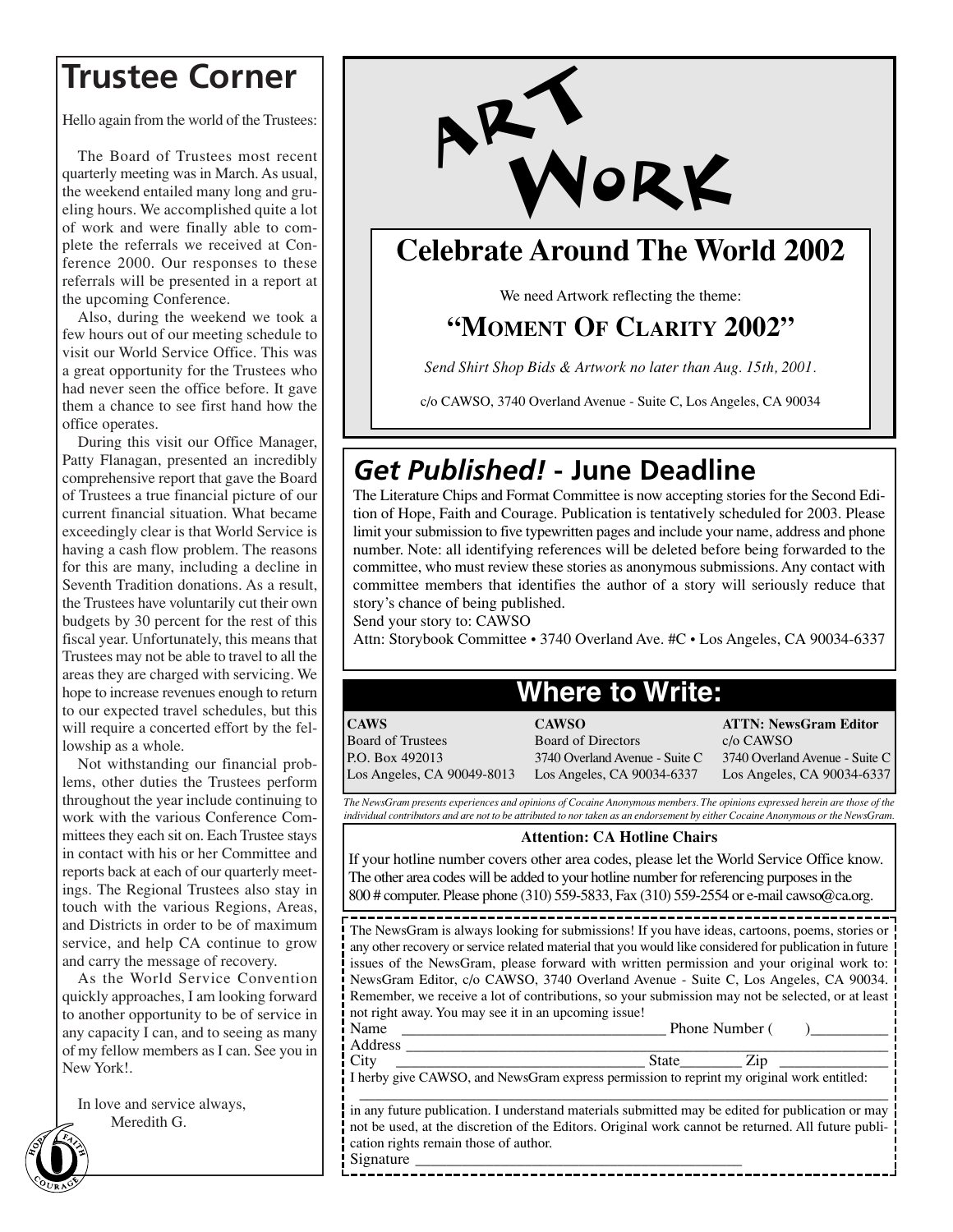# **One Day at a Time**

#### **By an addict from Vancouver, BC**

Every day sober is another day I can thank my Creator for. I don't know if I would be dead or alive today if I was still using — but I do know that if I were still using I would be one miserable woman.

Sometimes I get a thing my sponsor calls CPL (Chronic Perspective Loss). I will, from time to time, forget just how good I have it today. Well that is exactly where I was for the last 48 hours: deep in CPL. So my sponsor asked me how July 22, 1996 was compared to today.

Let me tell you about July 22nd 1996. I was at the end of a run. I had used up all my money and resources. I had been in a dealer's house for the last 3 days. The house was a fortress surrounded by gates, cameras, and dogs. Inside the house was a separate area with steel doors and walls. And I was locked in the bathroom. I was using like I wanted to die — slamming hits that should have killed me. I remember going down and out several times, and was amazed when I would come to. All I wanted was to do more. As if by a miracle, a friend of mine found out I was there and came and got me. I would not leave until I had copped a couple more "for the road."

Driving to my house, I became aware that I was covered in blood. My hair was stuck to my head with my own sweat and I had lost my shoes. When I got home, I went directly into my bathroom to finish what I brought home. Then my 13-year-old daughter came home from school and started banging on the

bathroom door. I did not know that it was her, or even where I was. I know today that she was outside that door, begging me to come out, begging me to give her the dope, and begging me to not die.

Finally I opened the door, and my daughter had to undress me, bathe me, and put me to bed. I was crippled with guilt, fear and remorse as I lay in my bed. When all got quiet. I slid out of bed and got on my knees, sobbing. I prayed for the first time with all my heart, and I asked this God (whom I did not believe in) to show me a way to live and to help me to stop using – and gave Him 24 hours to do that.

I went to a noon meeting the next day. There was this old man sharing. He was talking about relapse and explaining that he never knew anyone who had relapsed who could \*honestly\* say they had done two things that day: One was to ask their God to help them stay sober for the day, and two, was to give thanks for that sobriety at the end of the day. Well that seemed simple enough for me. And as a result of taking that simple suggestion all sorts of amazing things happened to me. I had been set on a new course and each suggestion worked so well I kept taking more suggestions. Like work the steps, get into service, pray, go to a meeting a day. All of which I still do today.

I will never know if it was a coincidence, or the result of my prayer from the previous night, that I got to that meeting and was listening when someone shared what I needed to hear, and that I acted on the suggestion. But I do know that a series of events followed each time I took a new suggestion and followed through with action, that are far too numerous to be called coincidences.

I still have problems and struggles. Every day brings me new challenges and rewards. I continue to go to meetings, do service work, pray, work the steps and peel the onion a little more. Though I sometimes get a little sideways and think my life is not as good as I want it to be, it is far and away better than my last day using on July 22, 1996. So today is a good day — because I am sober and living life to the best of my ability, as my God would have me live, and not loaded and living my death as Cocaine would have me die.

Every day I wake up sober, is like getting a free ball in the pin ball machine. Click. Thank you GOD.

## **7th Tradition**

### **continued from page: 1**

level to Area level to the World Service Office, you should ask why not? Vote your conscience to help the suffering addict at all levels of service. If each of us does our part, we will all be to help carry the message and ensure ourselves another day of sobriety. For if I'm not responsible, a suffering addict might die because there was no meeting to attend, no hotline number to call or no story book available, written by addicts who share a common problem and who have found a common solution.

## **Subscribe to the NewsGram!**

Subscriptions are now being accepted for the NewsGram. For the low, low price of \$10.00 per year, you can receive each copy of the NewsGram before your friends. Before your group. Before your neighbors.

Complete the form below, and send your check, money order, or credit card information, and worry no more about finding a NewsGram!

| I have enclosed my:                                      |  |  |
|----------------------------------------------------------|--|--|
| $\Box$ Check $\Box$ Money Order $\Box$ MasterCard/Visa # |  |  |
|                                                          |  |  |
|                                                          |  |  |
| Street Address or P.O. Box:                              |  |  |
| City: State: Zip/Postal Code:                            |  |  |
|                                                          |  |  |
|                                                          |  |  |